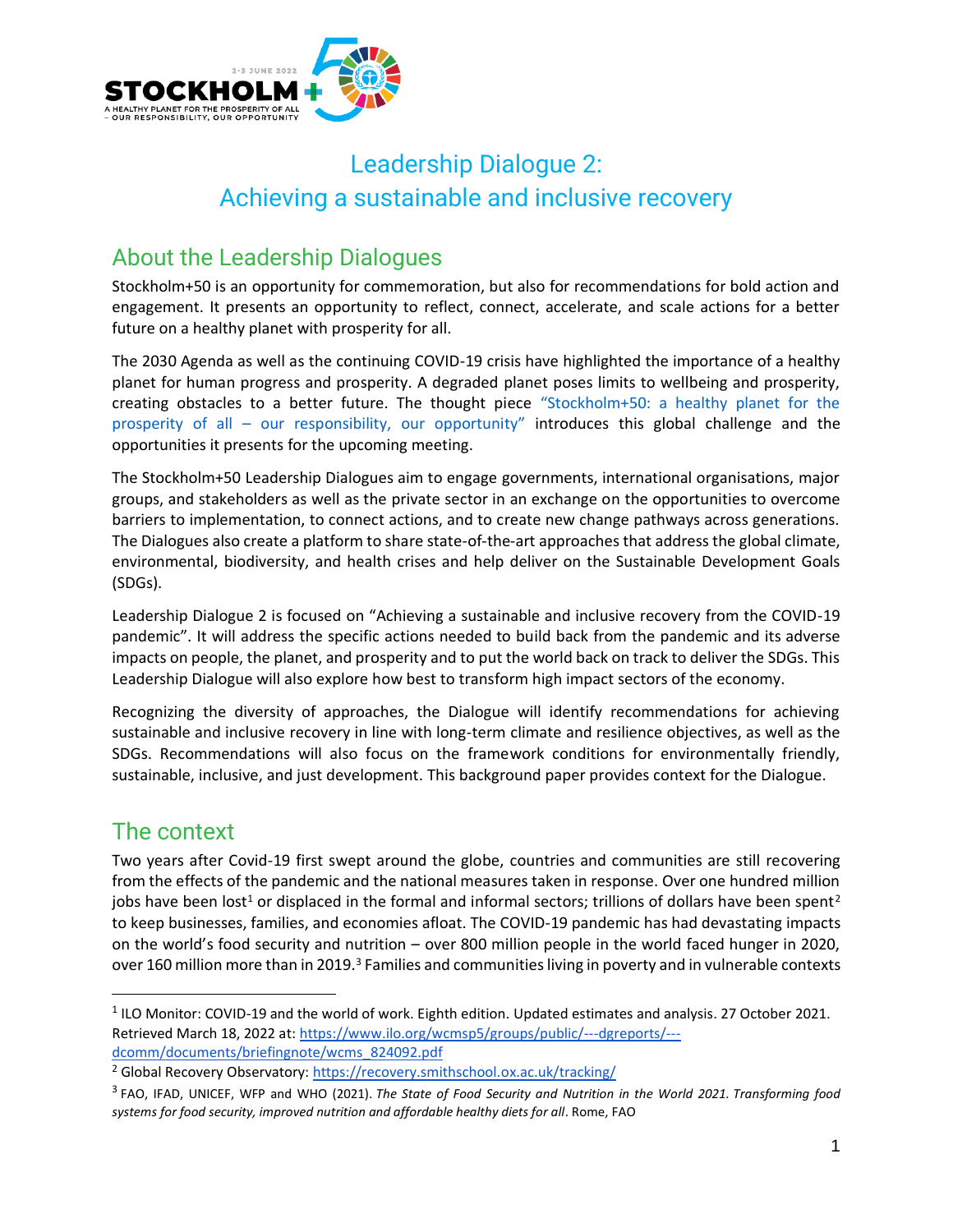now face even more dire survival challenges. The pandemic has taken a disproportionate toll on women and girls and reflects the fragility of progress on gender equality.<sup>4</sup> Many developing countries and households are facing growing levels of unmanageable debt. Our world today continues to be more divided, unequal, and unsustainable.

Unfortunately, much of the unprecedented fiscal and monetary infusion has only reinforced business-asusual.<sup>5</sup> Population growth, urbanisation, conflict, climate change, environmental degradation and the increasingly unsustainable patterns of resource extraction, production and consumption are testing the Earth's resilience. The rapidly deteriorating environment threatens not only our social and economic wellbeing, but also the achievement of the SDGs and the protection of basic human rights.

The changing climate, biodiversity loss, ecosystem degradation, increasing levels of chemical pollution and waste, desertification, land degradation, floods, drought, and poverty, inequality and conflict, are all closely related and need to be addressed synergistically. Equally, efforts are needed to scale circular economy approaches to ensure the transition to sustainable consumption and production in alignment with the SDGs, with particular consideration for developing countries. Pro-poor, gender-responsive, inclusive, rights-based approaches are key to ensuring progress towards environmental sustainability and sustainable development that benefits people and the planet.

### Possible issue areas for Leadership Dialogue 2

#### **1. Actions for recovery in key Covid-affected sectors and value chains**

#### *Pathways towards sustainable and inclusive recovery and economies*

Sustainable and inclusive recovery processes will need to focus on the high-impact sectors most affected by COVID-19 and with the largest climate, nature, and pollution footprints. Concerted actions for recovery should aim towards overall improved management through systems-based approaches. This transformation demands thinking and acting beyond sectoral boundaries to address the main drivers of unsustainable practices and adopt cost-effective targeted interventions. Research shows that investments in key (non-exclusive) high impact sectors will play a central role not only in recovery but also in the longterm transformation to nature-positive, low-carbon, low-pollution, resource-efficient, inclusive, and resilient economies.<sup>6</sup> These high impact sectors include food, energy, and manufacturing, amongst others.<sup>7</sup>

<sup>&</sup>lt;sup>4</sup> UN Women (2021), [UN Women's Feminist Plan for Sustainability and Social Justice](https://www.unwomen.org/en/digital-library/publications/2021/09/feminist-plan-for-sustainability-and-social-justice). Research and Data Section, UN Women. Retrieved March 13. 2022 from

[https://www.unwomen.org/sites/default/files/Headquarters/Attachments/Sections/Library/Publications/2021/Feminist-plan](https://www.unwomen.org/sites/default/files/Headquarters/Attachments/Sections/Library/Publications/2021/Feminist-plan-for-sustainability-and-social-justice-en.pdf)[for-sustainability-and-social-justice-en.pdf](https://www.unwomen.org/sites/default/files/Headquarters/Attachments/Sections/Library/Publications/2021/Feminist-plan-for-sustainability-and-social-justice-en.pdf)

<sup>5</sup> UNEP (2021) *Are We Building Back Better? Evidence from 2020 and Pathways for Inclusive Green Recovery*. UNEP. Retrieved February 27, 2022, fro[m https://www.unep.org/resources/publication/are-we-building-back-better-evidence-2020-and](https://www.unep.org/resources/publication/are-we-building-back-better-evidence-2020-and-pathways-inclusive-green)[pathways-inclusive-green](https://www.unep.org/resources/publication/are-we-building-back-better-evidence-2020-and-pathways-inclusive-green)

<sup>&</sup>lt;sup>6</sup> See for example Lenzen M, Geschke A, West J, Fry J, Malik A, Giljum S, Milà i Canals L, Piñero P, Lutter S, Wiedmann T, Li M, Sevenster M, Nansai K, Potočnik J, Teixeira I, Van Voore M and Schandl H (2021) *Implementing the Material Footprint to measure progress towards SDGs 8 and 12*, Nature Sustainability. Retrieved March 2, 2022, fro[m https://www.nature.com/articles/s41893-](https://www.nature.com/articles/s41893-021-00811-6) [021-00811-6](https://www.nature.com/articles/s41893-021-00811-6)

<sup>7</sup> UNEP (2021) *Are We Building Back Better? Evidence from 2020 and Pathways for Inclusive Green Recovery*. UNEP. Retrieved February 27, 2022, fro[m https://www.unep.org/resources/publication/are-we-building-back-better-evidence-2020-and](https://www.unep.org/resources/publication/are-we-building-back-better-evidence-2020-and-pathways-inclusive-green)[pathways-inclusive-green](https://www.unep.org/resources/publication/are-we-building-back-better-evidence-2020-and-pathways-inclusive-green)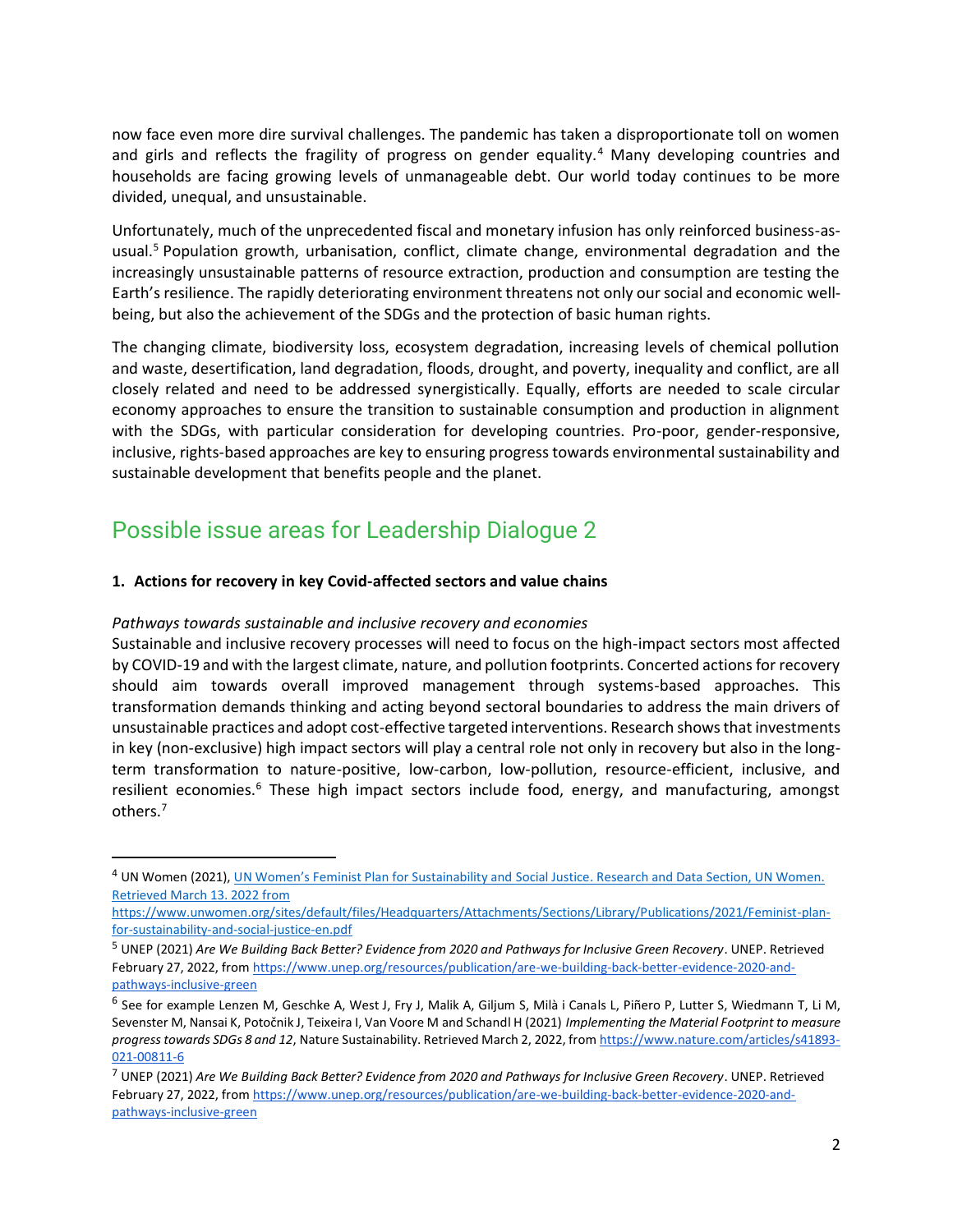In re-examining how we transform these sectors, we need to rethink how to promote overall policy coherence in advancing circular approaches and sustainable consumption and production patterns, how they are financed (including in support of developing countries), how consumers are informed and incentivized, how best to improve job quality, re-balance access to basic services and social protection schemes for the informal sector including for women, and how to form partnerships and promote peerlearning between countries.

Attention should also be given to the small and medium-sized enterprises, which have suffered the most from the pandemic<sup>8</sup> and which are critical to achieving an inclusive and transformative recovery. A crosssectoral approach for recovery is essential since it can also provide for job creation, skills building, technology cooperation, and capacity enhancement. These considerations are central to the just transition for all countries and for women, men and youth living in poverty and vulnerable situations.<sup>9</sup>

#### *Transforming value chains*

It is equally important to target the value chains that require urgent attention and investment to secure a sustainable and job-rich recovery that builds more resilience at all levels to known and unknown challenges. In this context, the recovery should promote inclusive leadership, with gender parity across institutional spaces and gender mainstreaming in policies across all sectors, with the aim of creating sustainability and social justice for all.

Equally, a comprehensive and sustainable recovery from the COVID-19 pandemic will need to target the carbon, nature, material, and pollution footprints of key sectors of the economy, their relationship to GDP, and their relationship to prosperity for all.<sup>10</sup> Technical and financial support will also be essential to

IPCC Reports (2022). Retrieved March 2, 2022, fro[m https://www.ipcc.ch/reports/](https://www.ipcc.ch/reports/)

UNEP (2021). GEO for Cities - Towards Green and Just Cities. Retrieved March 2, 2022, from <https://www.unep.org/resources/report/geo-cities-towards-green-and-just-cities>

And data sources:

Additional data sources:

UN Environment Management Group, Inclusive Green Recovery: An Essential Post-COVID-19 Paradigm Shift to Recover Better, September 2021, available at https://unemg.org/wp-

content/uploads/2021/09/EMGSOM.27\_INF\_6\_Green\_Recovery\_Report.pdf*SCP-Hotspots Analysis Tool (SCP-HAT) (2022)*  Retrieved March 2, 2022, fro[m http://scp-hat.lifecycleinitiative.org/sector-profiles/](http://scp-hat.lifecycleinitiative.org/sector-profiles/)

UNEP and International Resource Panel (2022). *International Resource Panel Reports*. Retrieved March 2, 2022, from *<https://www.resourcepanel.org/reports>*

Circularity Gap (2022). *Circularity Gap Report 2022. Circularity Gap.* Retrieved March 2, 2022, from [https://www.circularity](https://www.circularity-gap.world/2022)[gap.world/2022](https://www.circularity-gap.world/2022)

UNEP *(2018). Inclusive Wealth Report.* UNEP. Retrieved March 2, 2022, fro[m https://www.unep.org/resources/inclusive](https://www.unep.org/resources/inclusive-wealth-report-2018)[wealth-report-2018](https://www.unep.org/resources/inclusive-wealth-report-2018)

UNEP (2021). *Emissions Gap Report*. Retrieved March 2, 2022, fro[m https://www.unep.org/resources/emissions-gap-report-](https://www.unep.org/resources/emissions-gap-report-2021)[2021](https://www.unep.org/resources/emissions-gap-report-2021)

UNEP (2021). *Production Gap Report*. Retrieved March 2, 2022, fro[m https://www.unep.org/resources/report/production-gap](https://www.unep.org/resources/report/production-gap-report-2021)[report-2021](https://www.unep.org/resources/report/production-gap-report-2021)

<sup>&</sup>lt;sup>8</sup> International Trade Centre (2021) - SME Competitiveness Outlook 2021: Empowering the Green Recovery. Retrieved March 13, 2022 from https://www.intracen.org/uploadedFiles/intracenorg/Content/Publications/ITC\_SMECO-2021.pdf

<sup>9</sup> ILO (2015) *Guidelines for a just transition towards environmentally sustainable economies and societies for all*. ILO. Retrieved February 27, 2022, fro[m https://www.ilo.org/global/topics/green-jobs/publications/WCMS\\_432859/lang--en/index.htm](https://www.ilo.org/global/topics/green-jobs/publications/WCMS_432859/lang--en/index.htm)

<sup>&</sup>lt;sup>10</sup> See for example Lenzen M, Geschke A, West J, Fry J, Malik A, Giljum S, Milà i Canals L, Piñero P, Lutter S, Wiedmann T, Li M, Sevenster M, Nansai K, Potočnik J, Teixeira I, Van Voore M and Schandl H (2021) *Implementing the Material Footprint to measure progress towards SDGs 8 and 12*, Nature Sustainability. Retrieved March 2, 2022, fro[m https://www.nature.com/articles/s41893-](https://www.nature.com/articles/s41893-021-00811-6) [021-00811-6](https://www.nature.com/articles/s41893-021-00811-6)

*SCP-Hotspots Analysis Tool (SCP-HAT) (2022)* Retrieved March 2, 2022, fro[m http://scp-hat.lifecycleinitiative.org/sector-profiles/](http://scp-hat.lifecycleinitiative.org/sector-profiles/)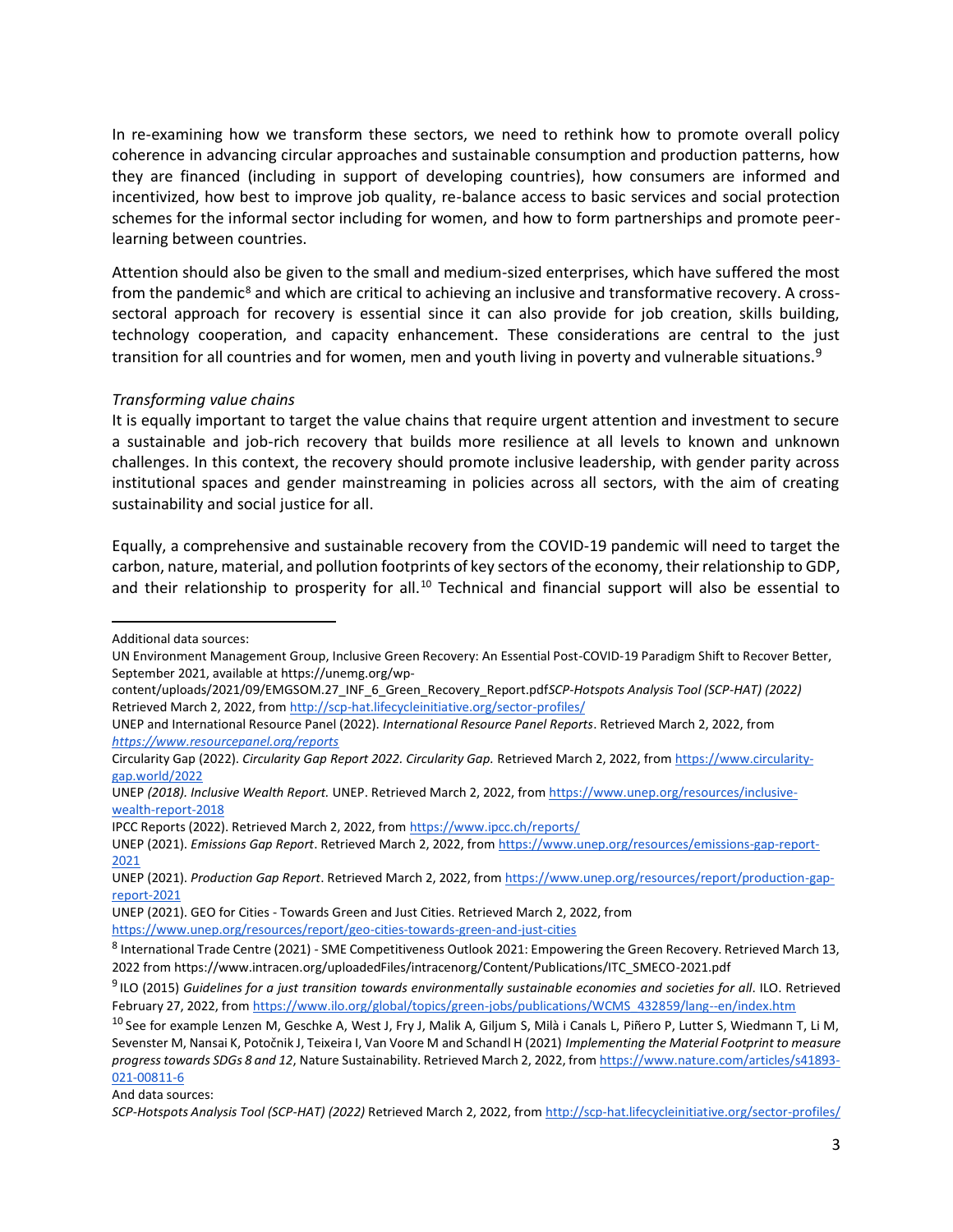accelerate the transition to [low-carbon, resource-efficient, nature-positive, inclusive, and resilient value](https://wwf.panda.org/discover/our_focus/food_practice/sustainable_production/?)  [chains.](https://wwf.panda.org/discover/our_focus/food_practice/sustainable_production/?)

#### *Investing in the just transition*

There is significant potential for high impact sectors to contribute to successful recovery efforts. To do so, these sectors of the economy should take on board social and policy innovations to enhance value and increase human well-being for all, drawing in innovative means of implementation that increase the strength of our social fabric and our safety nets. Crucially, they must also connect to and provide the skill sets required for the economy of tomorrow, which is digitally connected and which positions countries, individuals, and firms to add value while building circularity and resilience for a just transition.<sup>11</sup>

Achieving a sustainable and inclusive recovery will require the planning and adoption of stimulus measures that are aligned with climate and biodiversity priorities, and which include nature-based solutions and ecosystems-based approaches. This will increase the accountability of financial institutions and other key stakeholders in relation to progress achieved in the transformation of key Covid-affected sectors and value chains.

#### **2. Harnessing innovations and technologies, including digital technologies for transparency and disclosure**

Prioritising high-impact sectors towards a shift to sustainable consumption and production could achieve very significant economic, social and environmental gains, often in short time frames. Innovative technologies that are required to support the transformation of high impact sectors will need to be integrated into recovery measures.

Among these, digitalization can accelerate green recovery processes through advanced and integrated data analytics for policy and investment decisions; new green finance mechanisms; radically increased transparency, traceability and accountability; and better environmental management through granular and timely data. The digital revolution also creates new opportunities for better stakeholder engagement, increased accountability of institutions and more informed consumers. Digitalisation can also connect the drive for more sustainable and equitable lifestyle choices.

However, digital technologies and innovation also have the potential to further exacerbate existing inequalities and unsustainable behaviours and cause a "rebound effect" on energy consumption of

UNEP and International Resource Panel (2022). *International Resource Panel Reports*. Retrieved March 2, 2022, from *<https://www.resourcepanel.org/reports>*

Circularity Gap (2022). *Circularity Gap Report 2022. Circulatrity Gap.* Retrieved March 2, 2022, from [https://www.circularity](https://www.circularity-gap.world/2022)[gap.world/2022](https://www.circularity-gap.world/2022)

UNEP *(2018). Inclusive Wealth Report.* UNEP. Retrieved March 2, 2022, fro[m https://www.unep.org/resources/inclusive](https://www.unep.org/resources/inclusive-wealth-report-2018)[wealth-report-2018](https://www.unep.org/resources/inclusive-wealth-report-2018)

IPCC Reports (2022). Retrieved March 2, 2022, fro[m https://www.ipcc.ch/reports/](https://www.ipcc.ch/reports/)

UNEP (2021). *Emissions Gap Report*. Retrieved March 2, 2022, fro[m https://www.unep.org/resources/emissions-gap-report-](https://www.unep.org/resources/emissions-gap-report-2021)[2021](https://www.unep.org/resources/emissions-gap-report-2021)

UNEP (2021). *Production Gap Report*. Retrieved March 2, 2022, fro[m https://www.unep.org/resources/report/production-gap](https://www.unep.org/resources/report/production-gap-report-2021)[report-2021](https://www.unep.org/resources/report/production-gap-report-2021)

UNEP (2021). GEO for Cities - Towards Green and Just Cities. Retrieved March 2, 2022, from <https://www.unep.org/resources/report/geo-cities-towards-green-and-just-cities>

<sup>11</sup> ILO (2015) *Guidelines for a just transition towards environmentally sustainable economies and societies for all*. ILO. Retrieved February 27, 2022, fro[m https://www.ilo.org/global/topics/green-jobs/publications/WCMS\\_432859/lang--en/index.htm](https://www.ilo.org/global/topics/green-jobs/publications/WCMS_432859/lang--en/index.htm)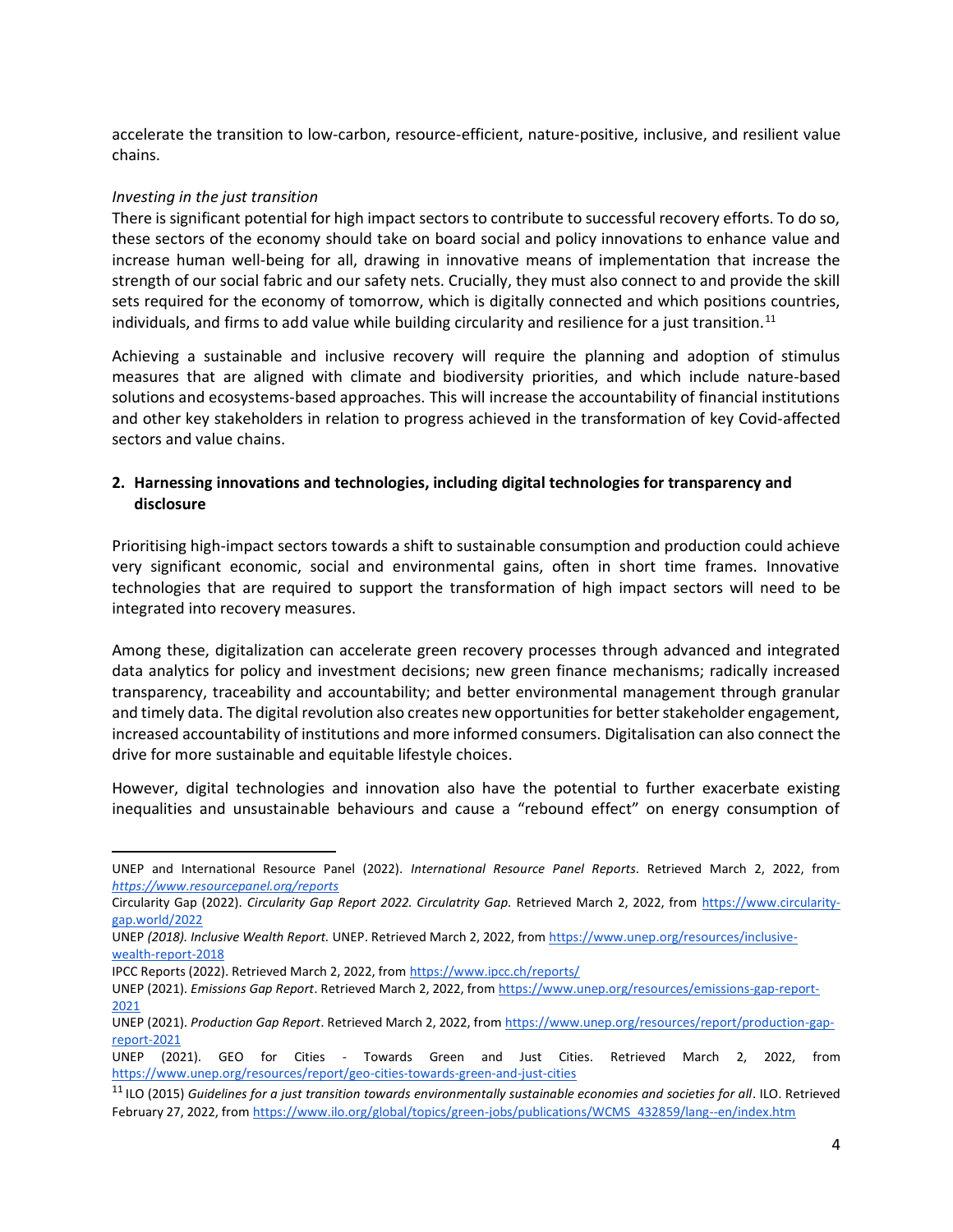material resources and the production of non-recyclable waste products. Digital transformation of the value chains of high impact sectors must take into consideration and mitigate these negative consequences as well as those in the areas of privacy and competition policy.

At the same time, there is immense potential for developing economies to 'leapfrog' obsolete technologies and models. To do so will require radical rethinking by policymakers, international organisations, business leaders and individuals to ensure that the digital revolution becomes a strategic asset that will generate more inclusive, transparent, and innovative outcomes, and which will also help to create green, digital job opportunities.

#### **3. Leveraging global, South-South and triangular cooperation**

Overcoming global challenges will require stronger global partnerships. At the same time, South-South and triangular cooperation is essential now more than ever. Such global cooperation will need to embrace technology co-development and cooperation, replication of technologies, enhanced infrastructure and skills, increased access to data and knowledge exchange for capacity building.

Enhanced cooperation can help developing countries learn from each other and grow more sustainably, close income gaps, and build trust. At the same time, it will contribute towards a thriving and healthy planet, which is sufficiently resilient to support inclusive and resilient human societies.

## Key questions for Leadership Dialogue 2

#### **1. Actions for recovery in key Covid-affected sectors and value chains**

- a. What are the priority actions needed to transform high impact sectors, such as food, energy, and manufacturing?
- b. How to ensure that the transformation of high impact sectors is aligned with the SDGs and leave no one left behind? More specifically, how can young people, future voters, women, Indigenous Peoples and local communities play a more prominent role in the transition?
- c. How can recovery investments accelerate re-skilling for the sustainability transition, and ensure a reduction in the technology gap, particularly for clean technologies, in developing countries?
- d. Which key components of the value chain should be encompassed in environmental and human rights due diligence, particularly in high impact sectors?
- **2. Harnessing innovations and technologies, including digital technologies for transparency and disclosure** 
	- a. How can we leverage the potential of digital technologies to ensure the shift towards a circular economy and sustainable consumption and production, while ensuring that developing countries have access to such technologies?
	- b. How can we build on successful initiatives such as the Principles for Responsible Banking, the Task Force on Nature-related Financial Disclosures, or the Coalition of Finance Ministers for Climate Action?